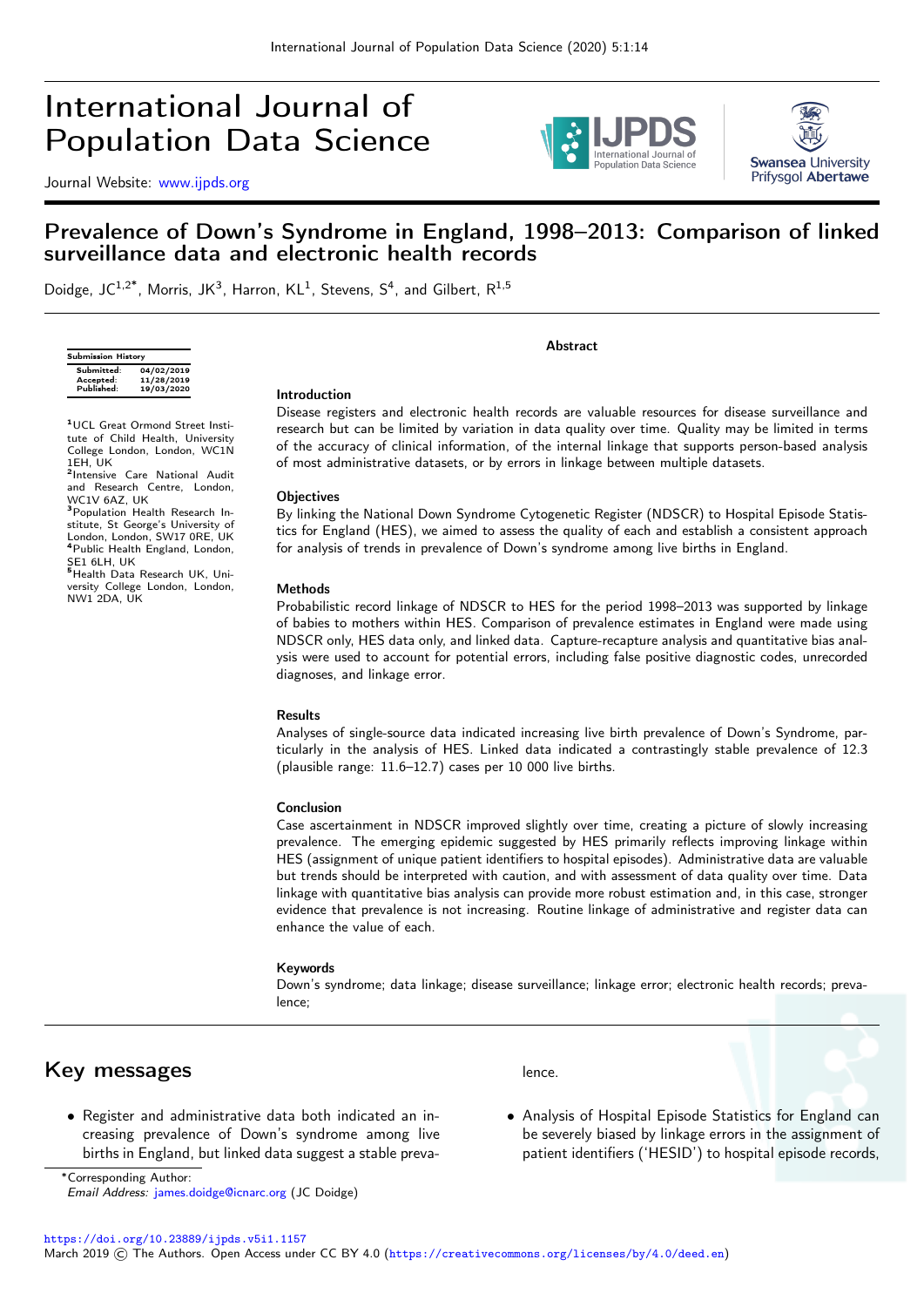particularly when using birth episodes prior to 2009. Many administrative datasets can be similarly affected by errors in internal linkage.

- Linkage error is difficult to measure but quantitative bias analysis can be used to reflect plausible assumptions about its potential impact on an analysis.
- Linked data can provide more robust evidence for disease surveillance than single-source registry or administrative data and can support analyses involving changes in data collection systems.
- Linkage between datasets can be enhanced by identifying familial links within datasets, such as between mothers and children in Hospital Episode Statistics.

## Introduction

Congenital anomalies are a major cause of infant mortality, childhood morbidity and long-term disability, affecting over 1 in 50 children worldwide [1]. Accurate surveillance of congenital anomalies is essential to ensure that the right services are available to treat affected children, to provide reliable information on outcomes for prospective parents faced with difficult decisions in early pregnancy, to guide prevention programmes and for research into pregnancy and birth characteristics associated with anomalies. Congenital anomaly registries have been set up to collect accurate information for the surveillance of all anomalies [2]. Longitudinal population data routinely collected for administrative purposes (e.g. payments by health insurers and universal healthcare systems such as the NHS) offers an additional resource for identification of cases, information about long-term outcomes, and data on comparator populations to support analysis of aetiology and risk. However, the quality of administrative data is variable and its suitability for research applications requires careful evaluation. Linking data from independent sources of information about the same condition can be used to assess the quality of each source and to estimate the total number of cases, including those not detected by either source. Data linkage brings additional complexities, particularly around linkage error and integration of multiple sources of potentially conflicting information. In this article, we compare several possible approaches to analysis of linked population data, which we hope will provide methodological insights for population data science beyond their present application to Down's syndrome [3].

The National Down's Syndrome Cytogenetic Register (ND-SCR) began in 1989 and collected all cytogenetic or DNA reports of trisomy 21 and the cytogenetic variants occurring in England and Wales [4]. In 2015 the NDSCR was incorporated into the National Congenital Anomaly and Rare Disease Registration Service (NCARDRS) [5]. NCARDRS have expanded the systems available for follow-up of cases through administrative data and close links with the health professionals who report new diagnoses (notifiers). These changes in collection methods present a potential problem for research on trends during the transition period. It is important to have evidence that can help separate any effects of changes in data collection from changes in disease prevalence.

With England's universal National Health Service (NHS), researchers and service planners alike are interested in establishing the potential for administrative NHS data to be used for population health monitoring and surveillance. Hospital Episode Statistics for England (HES) is a key source of hospital activity data (inpatient admissions, outpatient appointments and emergency department presentations) used for service planning and payment for hospital care funded by the NHS [6]. Linkage between registers has previously been used to assess case ascertainment (percent of cases detected) in the NDSCR and other congenital anomaly registers [4, 7], but not linkage to administrative data. Linkage between populationbased registers and hospital records has been used to assess the coverage of each [8], but findings are specific to the data sources in questions.

In this article we describe the approach to linkage of ND-SCR to HES and use the linked data to estimate the level of case ascertainment (proportion of all cases identified) in each data source and trends in the prevalence of Down's Syndrome among live births in England, between 1998 and 2013. In doing so, we aim to support integration of NDSCR and NCARDRS, to provide a resource for research on long-term outcomes of Down's syndrome, and to establish methods that can be extended to linkage of NCARDRS and the full range of congenital anomaly and rare disease research that it facilitates.

## Methods

### Data sources: National Down Syndrome Cytogenetic Register

From 1989–2014, all cytogenetic laboratories in England (and Wales) notified the NDSCR of any cytogenetically confirmed diagnosis of trisomy 21 or related karyotype [9]. The register included pre- and postnatal diagnoses. Information on birth outcomes following prenatal diagnoses (live birth vs foetal death or termination) was obtained from clinicians and midwives but was missing in 8% of all diagnoses [9]. A total of 13 650 records were extracted for linkage, including 10 415 where the birth outcome was "live birth", the year of birth was between 1998 and 2013, and the postcode did not indicate residence outside of England (Figure S4, Appendix 1, Supplementary Material). A further 1226 records had missing birth outcomes but were within scope with respect to year and postcode region. The possible proportion of these that were live births is considered in the analysis, but these records had insufficient data for linkage (i.e. dates of births and NHS numbers were unknown).

### Data sources: Hospital Episode Statistics for England

With the universal healthcare provided by the NHS, HES captures 98–99% of all hospital activity in England [6]. When legally permitted and ethically justified, data are made available for research in de-personalised form (excluding names, addresses, etc.). Like most administrative data, records in HES represent events, in this case episodes of admitted patient care under one consultant, outpatient appointments, and emergency department presentations. Each patient's records are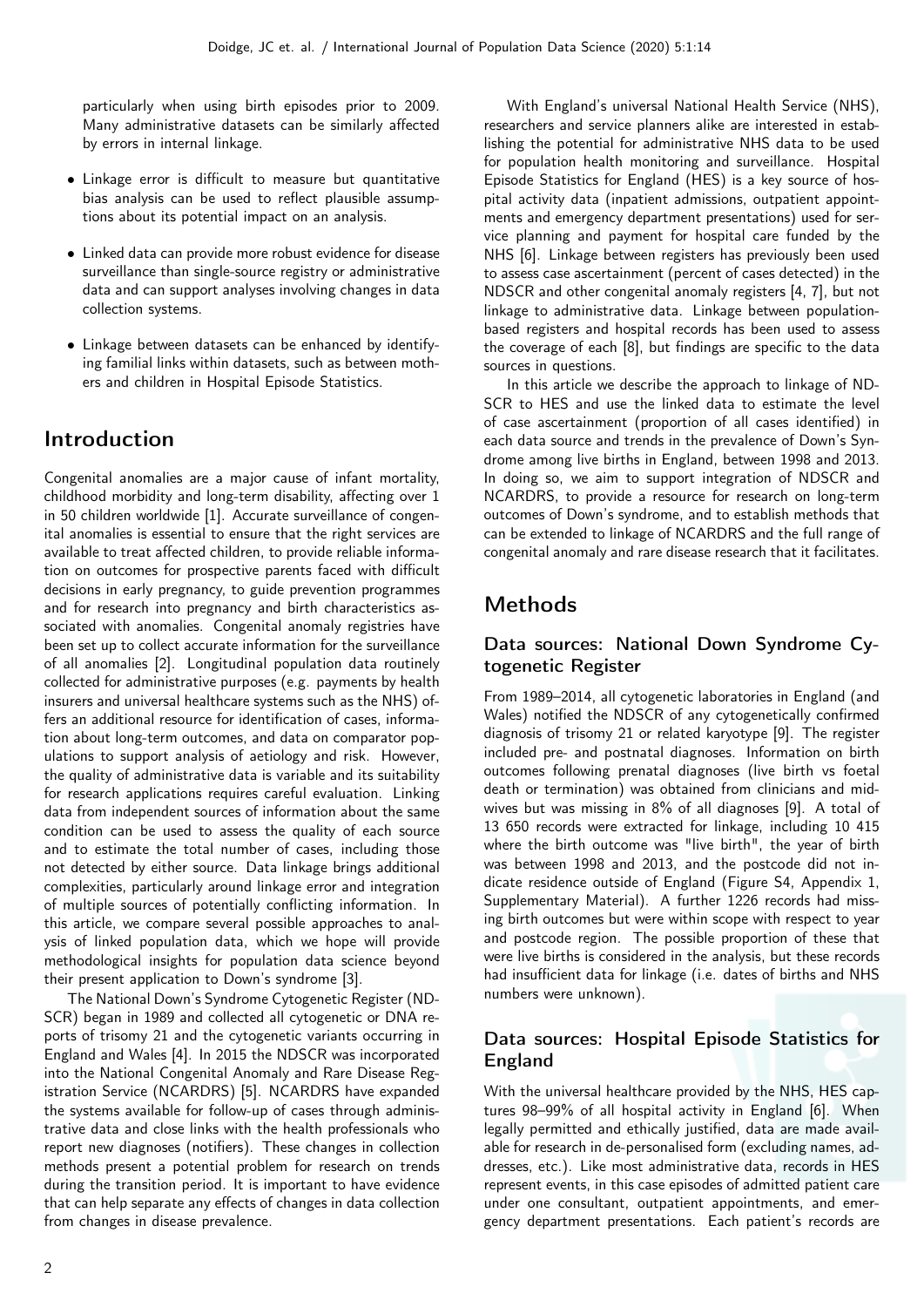linked through assignment of 'HESIDs' by NHS Digital, a linkage process (involving NHS number, date of birth, postcode, sex and the patient ID numbers used locally by hospitals) that is subject to linkage error [10]. Missed links lead to records belonging to the same patient being assigned different HES-IDs, and false links (which are relatively rare) cause records from different patients to be assigned the same HESID [11]. The accuracy of HESIDs depends on the quality of matching data in the administrative record (NHS number, date of birth, postcode and local patient identifiers assigned by the treating hospital) which is known to be poorer in earlier years [10] and in birth episodes [12], partly because NHS numbers were not allocated at birth until after 2003 (NHS numbers were previously allocated at registration of birth or with a general practice).

Simply counting all distinct HESIDs with a Down's syndrome diagnosis may lead to double-counting of cases when some patients have multiple HESIDs. To mitigate this, we first identified all birth episodes during our study period to identify a birth cohort which, by virtue of the fact that people are only born once, can reasonably be assumed to contain few duplicates. We then linked these to any subsequent hospital activity using HESID to identify diagnoses recorded after the birth admission. This birth cohort approach also allowed us to ensure that patients had been born in England and were therefore within the target population.

The birth cohort contained birth episodes for an estimated 10.3 million babies admitted during the 1997-98 to 2013-14 financial years. It therefore excludes babies born outside of hospital (2.2% of live births in England during 1997–2013) but represents 99.0% of the number of live births not at home recorded by the Office for National Statistics [13]. The construction of this birth cohort followed methods detailed in Harron, Gilbert [14] (Appendix 1, Supplementary Material). For each person in this cohort, Down's syndrome status was identified by the presence of any admitted patient care episode or outpatient appointment, at any time up until 2017-18 (linked by HESID), which included a three-character ICD10 "Q90" diagnosis code (i.e. including all four-character subclassifications).

While this birth cohort approach mitigates double-counting from the splitting of patient's HESIDs, there is a potential trade-off in false negative misclassification when information about Down's Syndrome diagnoses is captured after birth but cannot be linked to the birth episode (because of having separate HESIDs). We therefore compared this approach to a simple analysis of HESIDs with dates of birth within the target range (but for whom country of birth could not necessarily be confirmed). These analyses were contrasted against analysis of NDSCR records alone, and to analysis of linked data from both NDSCR and HES.

### Data linkage

The NDSCR contains matching data relating to both the affected babies and their mothers (Table S1, Appendix 1, Supplementary Material). In HES, however, information about babies and mothers is recorded separately. Harron and colleagues [14] demonstrated how babies can be linked to their mothers in pseudonymised HES (records with the personally identifying information usually required for linkage removed) using demographic and clinical variables captured in both admission records (mostly so-called 'baby tail' and 'maternity tail' variables). By extending their methods to the 1997-98–2013-14 financial years and incorporating additional matching data that were available at Public Health England, the birth cohort was enhanced by initial linkage of babies to their maternal delivery episodes within HES. Linkage of babies to mothers allowed maternal NHS numbers and dates of birth to be added to babies' HES records for linkage of HES to NDSCR, and for missing data in babies' postcodes to be completed using the mothers' records (Figure 1). Further details about HES cohort construction and probabilistic linkage [15] are provided in Appendix 1 (Supplementary Material).

### Estimation of prevalence and case ascertainment

Three sets of estimates of annual prevalence were generated:

- 1. Using NDSCR data alone, with ONS estimates of live births in England [13] as the denominator. The main analysis considered only where the birth outcome was 'live birth'. An alternative analysis that included records with unknown birth outcomes is presented in Appendix 3 (Supplementary Material).
- 2. Using HES data alone. The main analysis considered the proportion of the HES birth cohort to have a Down's syndrome diagnosis code recorded at any time. This analysis includes only children born in NHS hospitals in England, in both numerator and denominator. Appendix 3 (Supplementary Material) presents an alternative analysis of the proportion of all HESIDs with dates of birth within the cohort window (i.e. without requiring an identified birth episode), ever to have a Down's syndrome diagnosis code recorded. That analysis includes children born outside hospital but also outside England, in both the numerator and denominator.
- 3. Using linked data and capture-recapture analysis to estimate the total number of incident live birth cases, with ONS estimates of live births in England [13] as the denominator (this analysis therefore includes children born in and outside hospital, in England, in both the numerator and denominator).

Prevalence estimation using linked data depends critically on the accuracy of linkage. If  $n_{NDSCR}$  is the number of live birth diagnoses registered in NDSCR and  $n_{HES}$  is the number of people with Q90 diagnosis codes in the HES birth cohort, then the total number of incident cases, n, can be divided into four key subgroups (Figure 2). Missed links between NDSCR and HES could result in somebody whose diagnosis is recorded in both sources being counted twice; once in  $n_{10}$  and once in  $n_{01}$ . False links could result in two people from  $n_{10}$  and  $n_{01}$ being counted once (in  $n_{11}$ ). Capture-recapture analysis of the number of unrecorded cases  $(n_{00})$  relies on accurate estimation of the other subgroups [16]. We therefore assigned estimates and plausible limits for both missed links and false links, varying the assigned rates of false links with the level of evidence supporting each link (Table S2, Appendix 2, Supplementary Material). Lastly, we also allowed for the possibility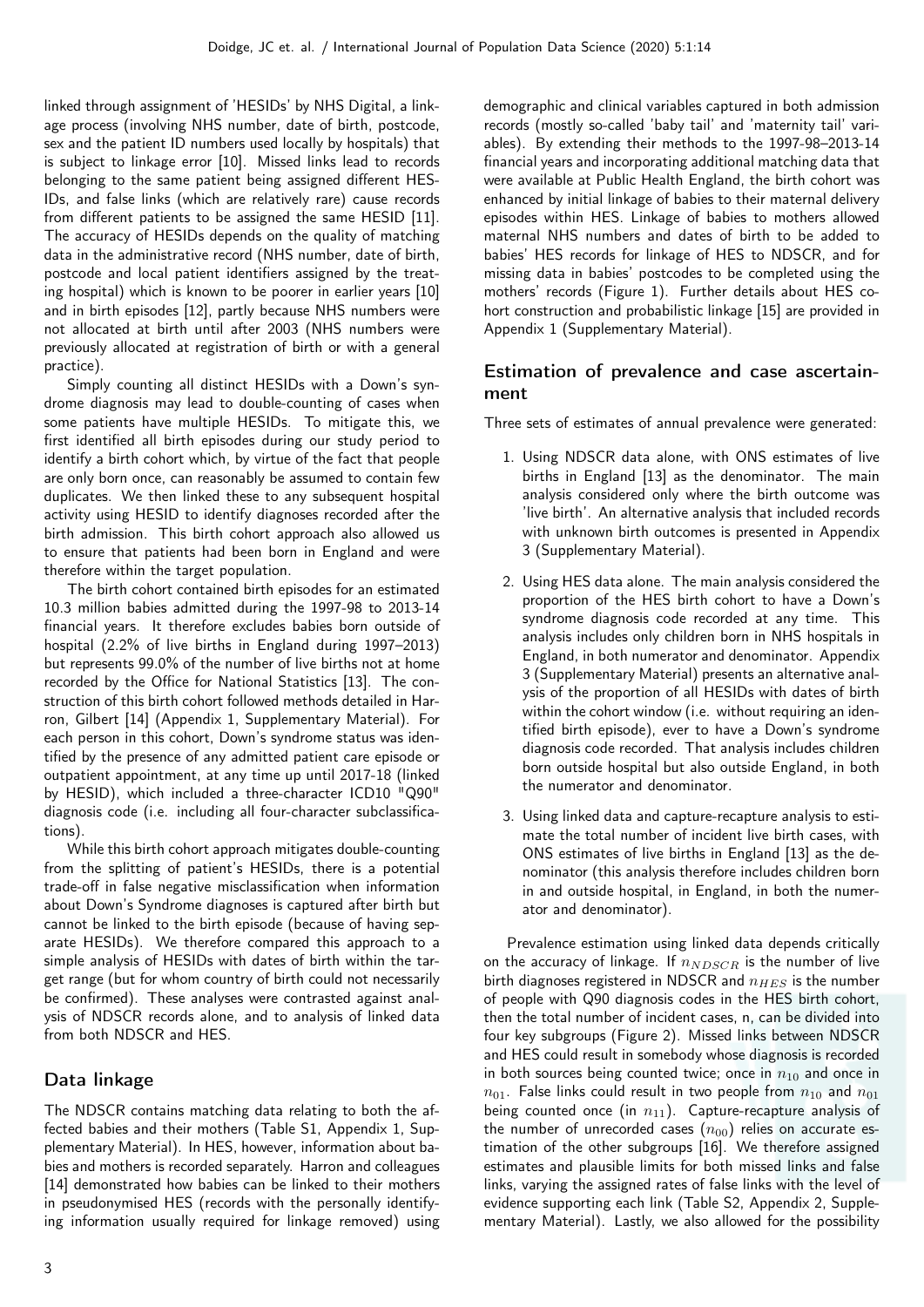

- (i) Construction of cohorts of live babies born and mothers who delivered a live baby in HES
- (ii) Linkage of babies to mothers in HES
- (iii) Linkage of the enhanced HES birth cohort to NDSCR



Figure 2: Subgroups for estimating prevalence and case ascertainment

| n | Number of cases |  |
|---|-----------------|--|
|   |                 |  |

 $n<sub>NDSCR</sub>$  Number of cases who appear as registered live birth diagnoses in NDSCR

- $n_{HES}$  Number of cases who appear as in the HES birth cohort and have an associted "Q90" diagnosis code for Down's syndrome recorded at any time in HES.
- $n_{ij}$  Number of cases, with presence in NDSCR (i) and HES (j) indicated by 1 (present) or 0 (absent), such that  $n_{00}$  indicates the number of unrecorded cases.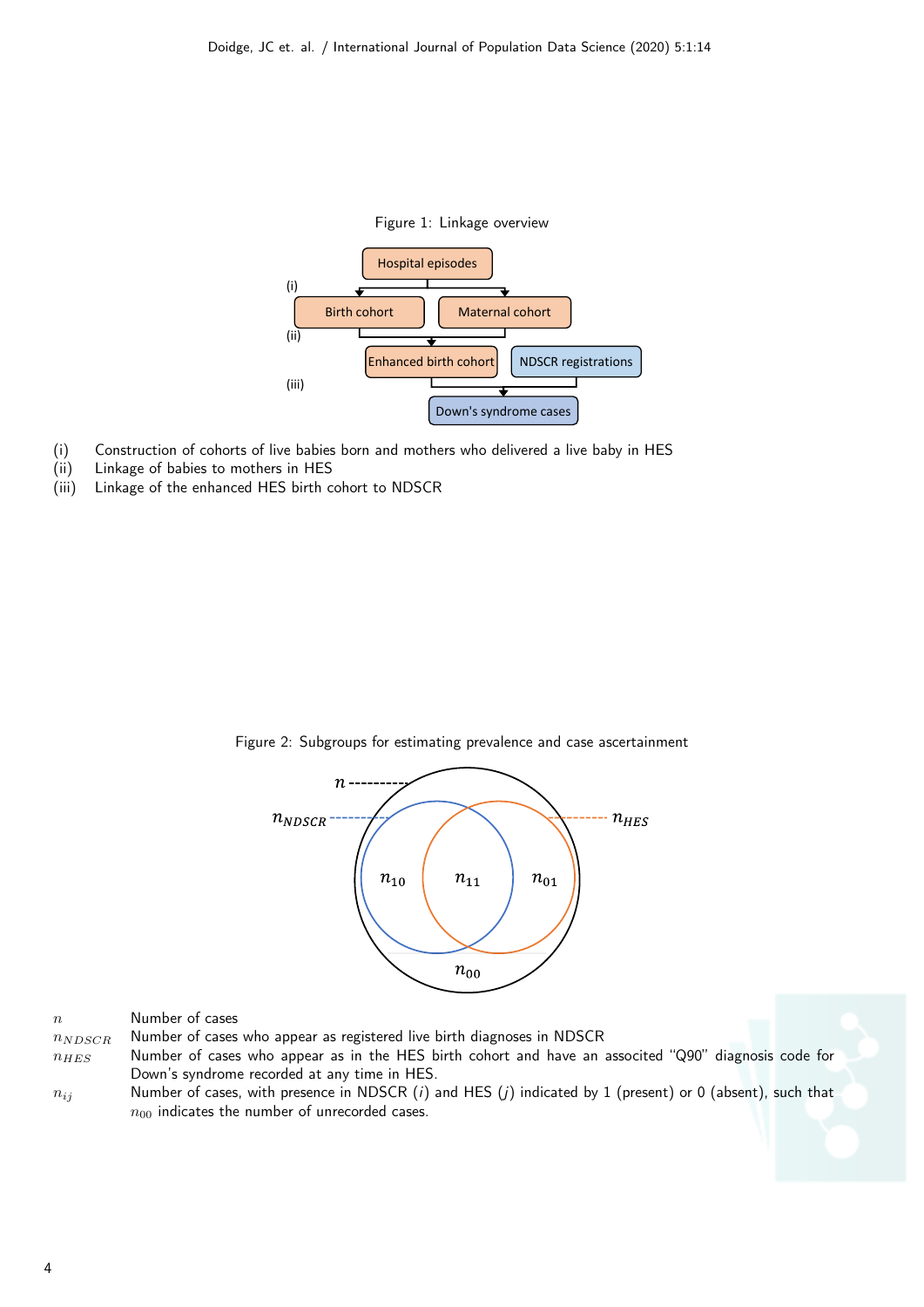of false positives diagnostic codes to have been recorded in HES. Further details about the approach to quantitative bias analysis [17-19] and capture-recapture analysis are provided in Appendix 2 (Supplementary Material).

For each analysis, trends in prevalence were estimated using logistic regression of Down's syndrome status on year of birth. This produced annual odds ratios that were converted into annual growth rates (% change in prevalence per year).

### Results

Results of linkage are included in Appendix 1 (Supplementary Material). Characteristics of candidate links and unlinked records are presented in Table 1 and stratified by match weight (a measure of agreement on variables used for linkage). Table S4 (Appendix 3, Supplementary Material) provides regional statistics.

#### Prevalence and trends

Analyses of single-source data are illustrated in Figures S8 and S9 (Appendix 3, Supplementary Material). A simple analysis of HESIDs (without restriction to a birth cohort) produced prevalence estimates that were both highest and most steeply increasing, with an estimated relative annual growth rate of 1.6% (95% CI: 1.3%, 2.0%), increasing to a prevalence of 13.1 cases per 10,000 live births in 2013. Restricting HES records to a birth cohort produced results that were comparable to analysis of NDSCR data if NDSCR records with unknown birth outcomes were included, with annual growth of 1.1% (95% CI: 0.6%, 1.5%) and 0.9% (95% CI: 0.5%, 1.3%), respectively. Excluding NDSCR records with unknown birth outcomes produced the lowest and most stable prevalence estimates, increasing by 0.4% (95% CI: 0.0%, 0.8%) per year to 10.4 cases per 10 000 live births in 2013.

In marked contrast to these indications of increasing prevalence, linked data indicated an overall prevalence that was generally higher than single-source estimates but was stable, with no significant change over time at a 95% confidence level (estimated annual growth  $= -0.1\%$  (95% CI:  $-0.5\%$ , 0.2%)) and an estimated prevalence of 12.3 cases per 10 000 live births, both in 2013 and overall (Figure 3).

Quantitative bias analysis provided regions of plausibility around these base cases estimates, reflecting uncertainty in the accuracy of diagnostic codes in HES and accuracy of linkage between HES and NDSCR (Figure 3 shading). Since 2006, prevalence estimates produced by analysis of the HES birth cohort have fallen within this range. Prevalence estimates produced by NDSCR live births were consistently below this range but would have overlapped it since 2004 if records with unknown birth outcomes were included. Combining all upper and lower estimates from the quantitative bias analysis indicated a plausible range of 11.7–12.5 cases per 10 000 live births in 2013, and 11.6–12.7 overall.

Subtracting the number of cases captured in single-source estimates from the number estimated in linked data indicates that case ascertainment in NDSCR varied between 74% and 88% over the study period but was more stable than in HES, which increased from 81% (1998) to 96% (2012) (Figure 4).

### **Discussion**

This analysis demonstrates the feasibility and value of linking a perinatal cytogenetic register to HES. Data linkage provided a picture that contrasted with both the individual data sources which, if we accept it as being less biased, illustrates how linked data can be more than the sum of its parts.

These findings highlight strengths and limitations of both data sources. Ascertainment of live births with Down's syndrome in the NDSCR appeared lower than in HES in more recent years, possibly because of loss to follow-up of prenatal diagnoses, but NDSCR's more consistent data quality over time provided better reflection of the underlying trends in prevalence. While HES appeared to have more complete case ascertainment in recent years, changes in the quality of HES over time could have created an alarming picture of an emerging epidemic of Down's syndrome. We propose that this can largely be explained by decreasing errors in the assignment of HESIDs, which is evidenced by the increasing recording of NHS numbers in birth episodes up until about 2009 (Figure S7, Appendix 1, Supplementary Material) and the decreasing proportion of HES cases with only one episode in their first year (Figure S10, Appendix 3, Supplementary Material). This variation in quality of administrative data over time can distort analysis of trends and could confound evaluation of changes in policy or universal health care services, such as the recent introduction of free non-invasive screening for Down's syndrome.

The problem of missed links in the assignment of HESIDs is poorly documented and there is little information available to help analysts address it. It is also statistically complex; in the simple analysis of all HESIDs it is likely to have contributed to overestimation from double-counting (splitting of one patient's records into multiple observational units) while, in analysis of the birth cohort, it is likely to have contributed to underestimation through false negative misclassification of patients with missed links to their subsequent HES records that contain diagnosis codes [17]. Like many administrative datasets, HES is generated by service events that must be linked before person-level analyses can be implemented. With missed links in person identifiers having potential to wreak such statistical havoc, they are an issue that requires focused mitigation efforts by data providers through linkage quality assessment [20] and by researchers through sensitivity and bias analysis [17-19].

With HES providing such a critical resource for health services research, and birth episodes containing unique information about perinatal health and family characteristics, there is a strong argument for refining the HESID algorithm to better support linkage of birth episodes by incorporating and leveraging familial links. While mother-child linkage is possible with the current data, a more complete record of familial links could be constructed with routine linkage to other health data, such as general practice registrations and routine child health checks.

Of course, the linked dataset is not a 'gold standard' and is itself prone to error. There are many possible sources of error and bias in this analysis, but we have attempted to quantify the main ones. People born earlier in the cohort had a longer period of observation in which HES events could be captured, but in the linked data this was accounted for by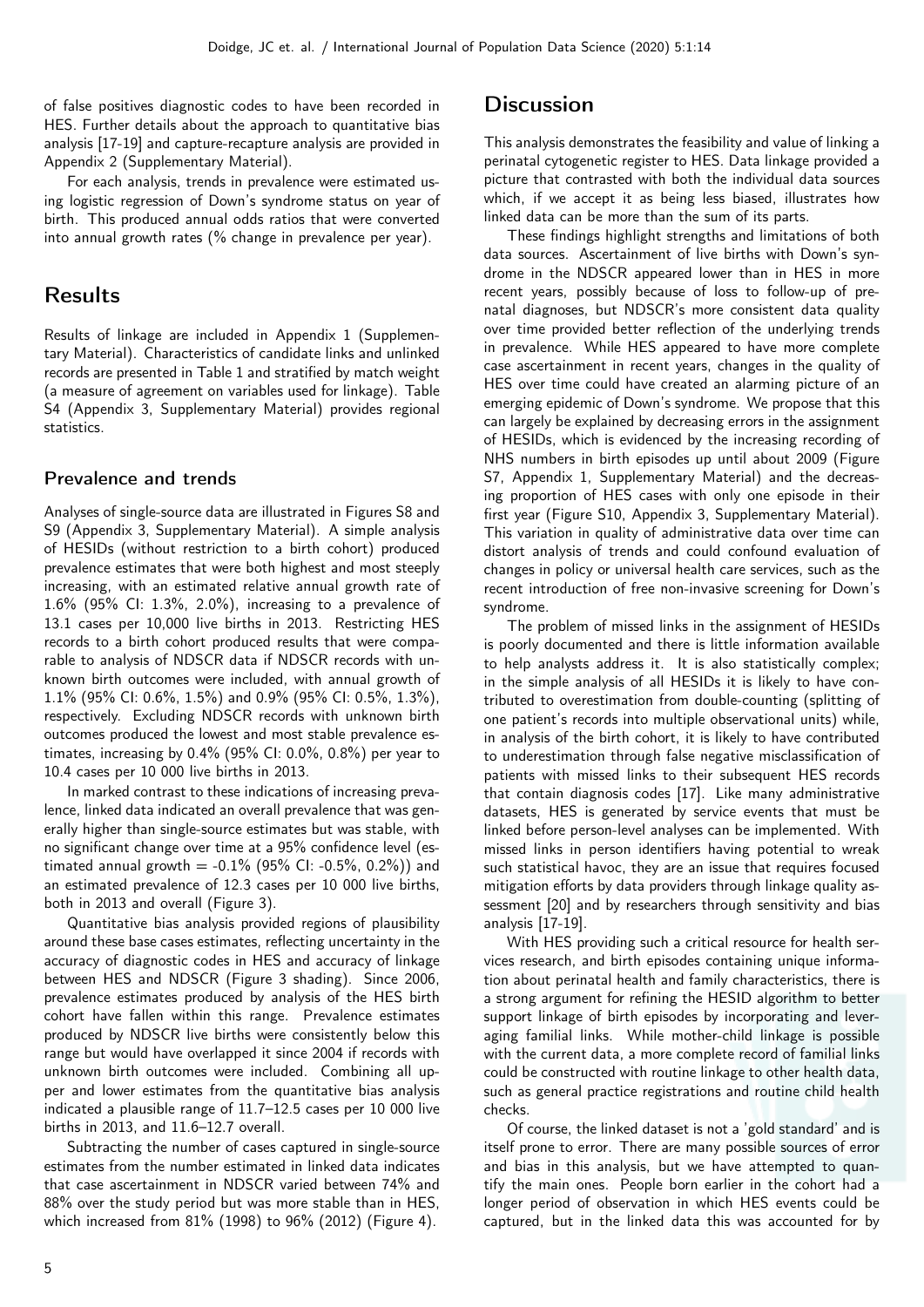|                                                           | Deterministic Probabilistic<br>links | (MW)<br>40.6) | Probabilistic<br>(MW)<br>$30.5 - 40.6$ | Probabilistic<br>(MW)<br>$18.1 - 30.5$ | Probabilistic<br>(MW <<br>18.1) | Unlinked<br><b>NDSCR</b><br>records | Unlinked<br>HES cases    |
|-----------------------------------------------------------|--------------------------------------|---------------|----------------------------------------|----------------------------------------|---------------------------------|-------------------------------------|--------------------------|
|                                                           |                                      |               |                                        |                                        |                                 |                                     |                          |
| n<br>NDSCR records                                        | 4939                                 | 3694          | 449                                    | 662                                    | 534                             | 137                                 |                          |
| HES records                                               | 4941                                 | 3703          | 446                                    | 646                                    | 654                             | $\overline{\phantom{a}}$            | 2280                     |
| Candidate links <sup>1</sup>                              | 4941                                 | 3720          | 454                                    | 799                                    | 739                             | $\overline{\phantom{a}}$            |                          |
| Q90 code (in HES records)                                 | 96.4%                                | 91.1%         | 70.2%                                  | 81.4%                                  | 17.0%                           |                                     |                          |
| Difference in DOB >                                       | 0.4%                                 | $< 0.3\%$     | 1.5%                                   | 3.6%                                   | 6.0%                            |                                     |                          |
|                                                           |                                      |               |                                        |                                        |                                 |                                     |                          |
| 180 days (in candi-                                       |                                      |               |                                        |                                        |                                 |                                     |                          |
| date links)                                               |                                      |               |                                        |                                        |                                 |                                     |                          |
| $Sex = male$                                              |                                      |               |                                        |                                        |                                 |                                     |                          |
| in NDSCR records                                          | 55.4%                                | 53.9%         | 52.2%                                  | 52.9%                                  | 54.7%                           | 49.3%                               |                          |
| in HES records                                            | 55.1%                                | 53.8%         | 52.7%                                  | 52.9%                                  | 56.3%                           |                                     | 53.6%                    |
| Premature (<37 weeks)                                     |                                      |               |                                        |                                        |                                 |                                     |                          |
| in NDSCR records                                          | 22.3%                                | 19.1%         | 16.7%                                  | 12.7%                                  | 18.4%                           | 10.5%                               |                          |
| in HES records                                            | 23.3%                                | 22.3%         | 22.5%                                  | 20.7%                                  | 10.8%                           |                                     | 23.3%                    |
| Age at diagnosis (in NDSCR records)                       |                                      |               |                                        |                                        |                                 |                                     |                          |
| Prenatal                                                  | 9.9%                                 | 10.0%         | 7.1%                                   | 3.7%                                   | 8.5%                            | $7.4\%$                             |                          |
| $<$ 12 months                                             | 89.5%                                | 89.7%         | 91.9%                                  | 93.7%                                  | 81.4%                           | 85.2%                               | $\overline{\phantom{a}}$ |
| $>12$ months                                              | 0.6%                                 | 0.3%          | 1.0%                                   | 2.6%                                   | 10.1%                           | 7.4%                                |                          |
| Age at first diagnosis code (in HES records)              |                                      |               |                                        |                                        |                                 |                                     |                          |
| $<$ 12 months                                             | 90.9%                                | 89.8%         | 90.4%                                  | 88.2%                                  | 88.9%                           |                                     | 77.7%                    |
| $\geq$ 12 months                                          | 9.1%                                 | 10.2%         | 9.6%                                   | 11.8%                                  | 11.1%                           |                                     | 22.3%                    |
| Number of episodes in first year of life (in HES records) |                                      |               |                                        |                                        |                                 |                                     |                          |
| 1                                                         | 22.5%                                | 38.4%         | 48.6%                                  | 42.4%                                  | 78.2%                           | $\overline{\phantom{0}}$            | 36.1%                    |
| $2 - 4$                                                   | 42.5%                                | 37.1%         | 30.4%                                  | 31.5%                                  | 15.4%                           |                                     | 34.5%                    |
| $\geq 5$                                                  | 35.0%                                | 24.4%         | 20.9%                                  | 26.1%                                  | 6.5%                            |                                     | 29.4%                    |

Table 1: Characteristics of linked and unlinked records

DOB: Date of birth

HES: Hospital Episode Statistics for England

MW: match weight

NDSCR: National Down Syndrome Cytogenetic Register.

NDSCR records exclude those with missing birth outcome. All data are column proportions, ignoring missing data, so that associations between record characteristics and linkage quality are reflected by differences in proportion across columns within each row. Probabilistic links are grouped by match weight, a score reflecting the level of agreement over matching variables (see Methods).  $1$ The number of candidate links may be higher than the number of records in either file, indicating ambiguity of multiple links with equal agreement; for two of such candidate links, either at least one is false or both are true and it is the records in the contributing files that have not been completely deduplicated.

Source: Hospital Episode Statistics (HES), NHS Digital (Copyright (C) 2019. Re-used with the permission of NHS Digital. All rights reserved) and the National Down Syndrome Cytogenetic Register (NDSCR), Public Health England.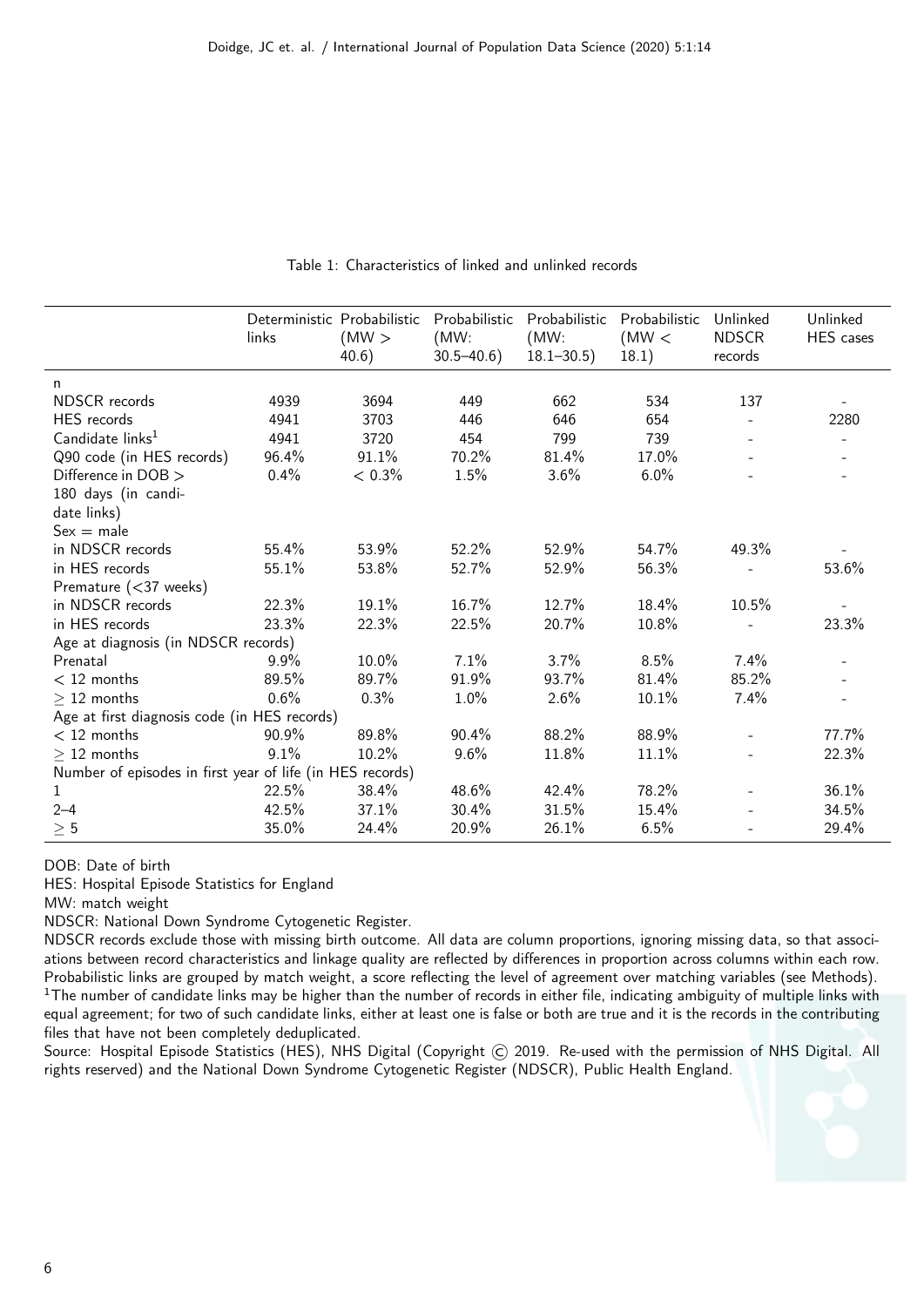

Figure 3: Linkage overview

NDSCR estimates are derived using ONS births data as denominator; HES estimate is derived from the HES birth cohort data only so exclude children born outside hospital; Linked data estimates are derived using capture-recapture methods with ONS births data as denominator and quantitative bias analysis to generate plausible limits of uncertainty. Trend lines indicate fitted linear regressions of annual prevalence estimates, with slopes representing the estimated annual change in prevalence over the study period.

Source: Hospital Episode Statistics (HES), NHS Digital (Copyright C) 2019. Re-used with the permission of NHS Digital. All rights reserved) and the National Down Syndrome Cytogenetic Register (NDSCR), Public Health England.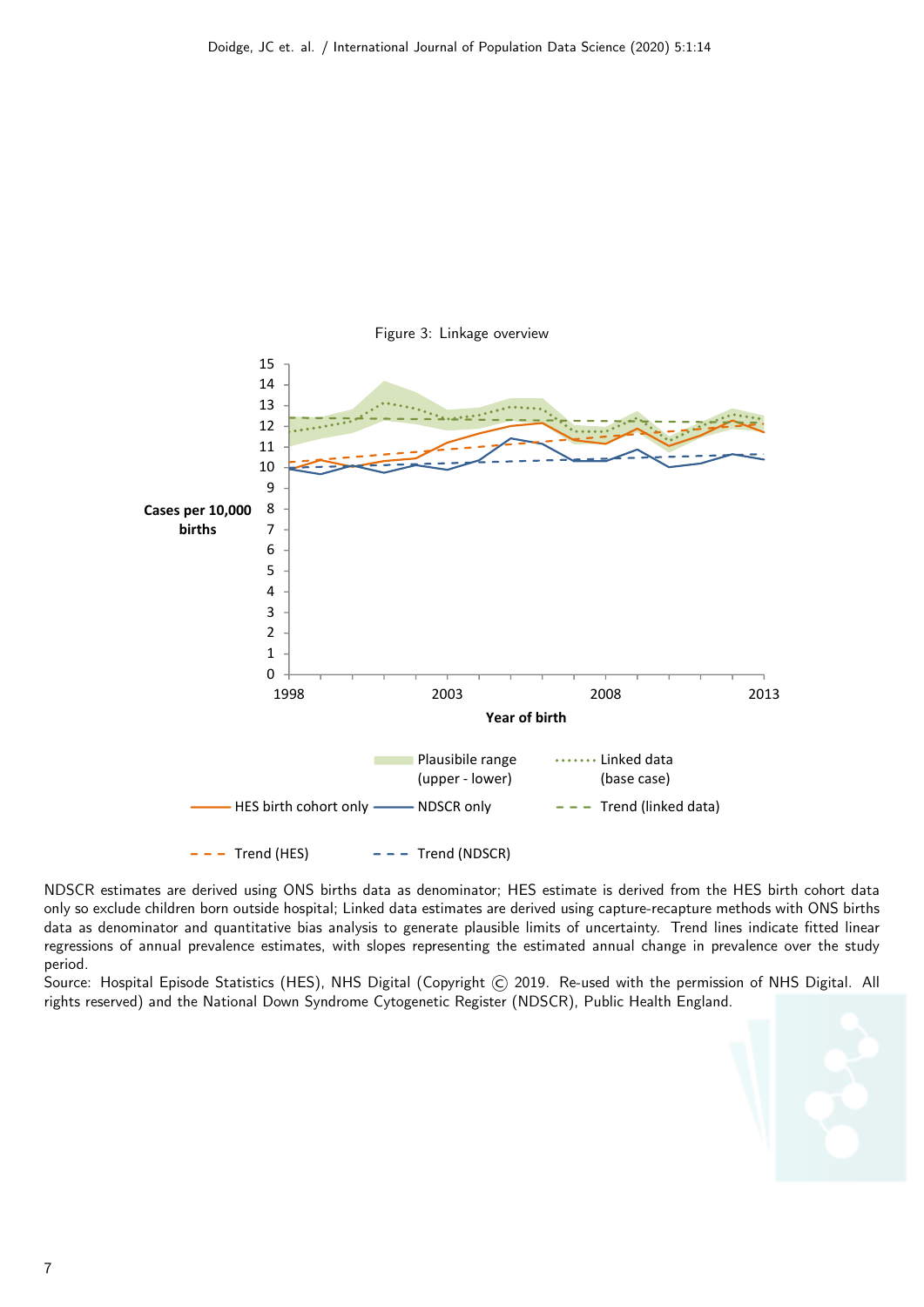

Proportions are the observed number of incident cases in each dataset (live births in NDSCR and birth cohort cases with Q90 diagnosis codes at any time in HES) divided by the base case estimated number of incident cases in England using capture-recapture analysis of linked data.

Source: Hospital Episode Statistics (HES), NHS Digital (Copyright C) 2019. Re-used with the permission of NHS Digital. All rights reserved) and the National Down Syndrome Cytogenetic Register (NDSCR), Public Health England.

the capture-recapture analysis. More sophisticated methods for extracting diagnostic information from HES, using related diagnoses, procedure codes or outpatient appointments, may result in improved case ascertainment. Improvements in linkage might also be possible if NDSCR records with missing birth outcomes are considered, with approximate matching between date of sample and date of birth (sample date was not available for this linkage).

The main unaccounted potential source of error is in the assumptions of the capture-recapture analysis. Aside from no linkage error, the three main assumptions of the formula used are (i) equivalent source populations, (ii) homogeneity in probabilities of detection and (iii) independence of the data sources [16]. Most concerning is the source populations, which are known to have slight differences; people not born in hospital (an estimate 3% of all births) have no opportunity for their Down's status to be 'captured' in the HES birth cohort. By increasing the number of people identified only by ND-SCR, this is likely to have led to overestimation of the number of unrecorded cases (cases detected by neither source), and therefore overestimation of the total prevalence and underestimation of case ascertainment in each dataset (the denominator for case ascertainment is the estimated total prevalence). We considered accounting for this quantitatively but this became complicated by implausible combinations with other bias parameters, suggesting that the potential for bias was already encompassed within the plausible range.

Heterogeneity in the probability of detection in either data source could have occurred if some parts of the population were both less likely to be screened and less likely to be born in hospital (e.g. people from rural and remote areas). This could similarly have inflated linked data estimates but may have been offset by dependence between the data source, if people recorded in one data source were more likely to be recorded in the other (e.g. because of related data collection mechanisms).

Regardless of these three assumptions, the contribution of unrecorded cases (those estimated through capture-recapture) was relatively small at between 0.8% (2012) and 6.2% (2001) (Table S3, Appendix 2, Supplementary Material). Even if these phenomena varied over time—which there is no obvious reason to suspect—they could not feasibly have accounted for all of the observed differences in trends.

In 2014, the NDSCR was integrated into the National Congenital Anomaly and Rare Disease Registration Service (NCARDRS). NCARDRS now integrates information from every maternity unit in England, has established electronic data feeds from cytogenetic laboratories, and is able to trace birth outcomes through the NHS Summary Care Record. Our findings about live births recorded in the NDSCR are therefore unlikely to be generalisable to NCARDRS, while data for all registrations (i.e. including unknown birth outcomes) may be more comparable.

Similarly, our findings with respect to identification of Down's syndrome in HES cannot be generalised to other diseases, phenotypes or datasets (see [8] for a relevant example with contrasting findings). There is considerable variation in how diagnostic information is recorded in administrative data across diagnoses, between datasets and potentially over time, so it is important to assess the quality of administrative data sources in the context of each analysis.

When interpreting trends in live birth prevalence of Down's syndrome internationally, authors typically focus on the disentangling the competing effects of increasing risk factors for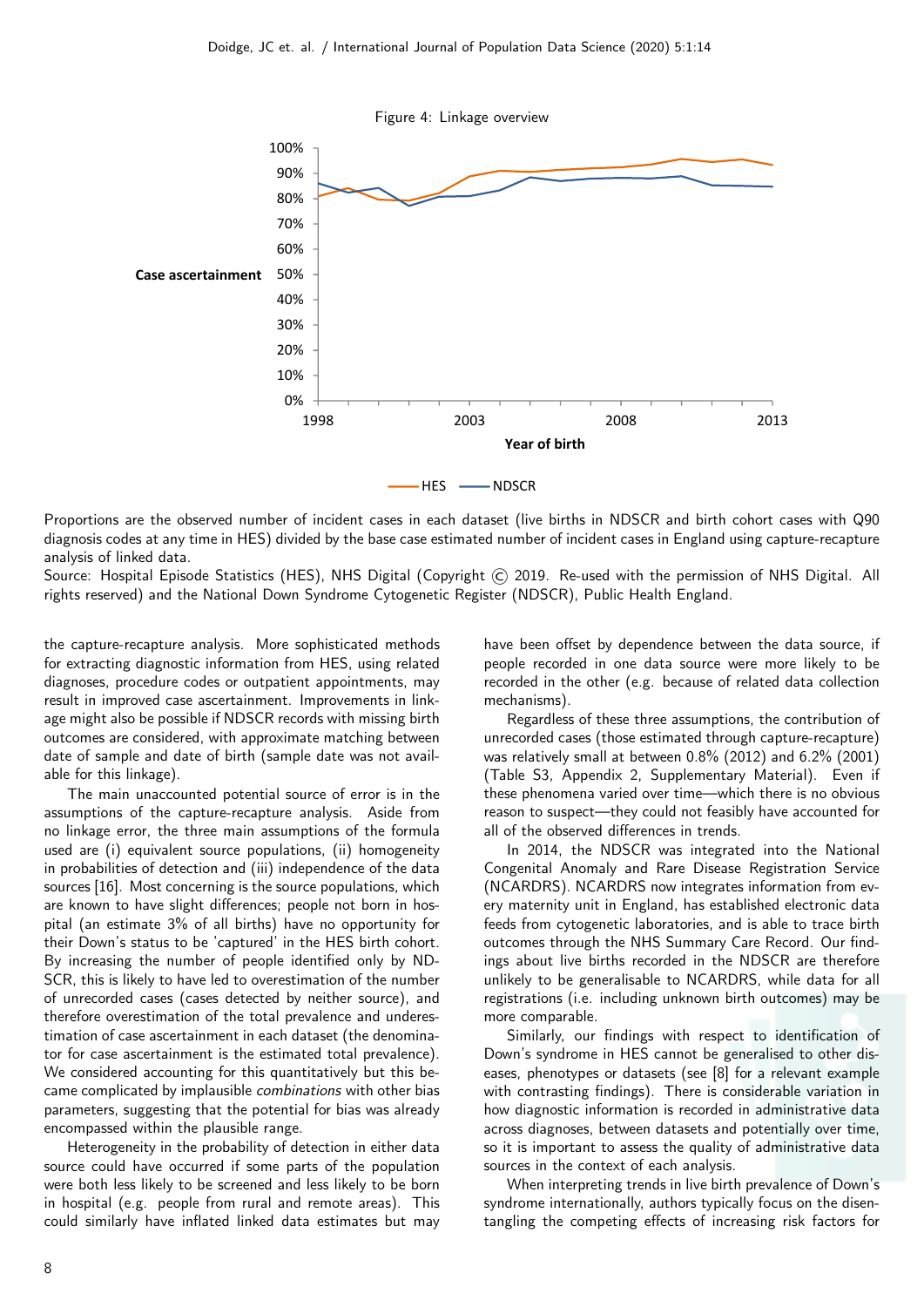Down's syndrome (e.g. maternal age) and increasing rates of termination [21, 22]. Using surveillance data, de Graaf and colleagues [23] estimate an increasing trend in live birth prevalence in the US over a similar time period. Using hospital records, the Public Health Agency of Canada [24] estimate a stable trend. Ours is the only known example to have used data linkage to control for quality issues in the underlying data sources.

## Conclusion

The differing conclusions that could be drawn from linked data versus single data sources highlight both the value that data linkage can offer and the dangers that it can pose when the quality of linkage is ignored. Reassuringly, we demonstrate that even when the quality of matching data is poor and there is uncertainty in linkage, quantitative bias analysis can be used to identify plausible boundaries within which target parameters should lie [17]. Probabilistic techniques [18] could further enhance quantification of this uncertainty.

When NDSCR and HES were linked, we found that detection of live birth cases in NDSCR increased over time, resulting in a slowly increasing trend in live birth prevalence of Down's syndrome. In HES, we observed a potentially alarming increase in prevalence that appeared partly attributable to internal linkage errors in the assignment of HESIDs. In the linked data, the trend appeared contrastingly stable. Given the value that this study demonstrates in linking registry with administrative data, the fairest basis for analysis of trends during and after transition from NDSCR to NCARDRS is likely to be provided by integrating NDSCR-HES linked data with a future linkage of NCARDRS to HES. Such routine linkage of registry and administrative data can provide other benefits also, in this case including invaluable support for analysis of long-term health outcomes.

## Acknowledgements

This linkage was implemented at Public Health England with support from the National Congenital Anomalies and Rare Disease Registration Service (NCARDRS). We thank Sarah Stevens, Helen Duncan and Julian Flowers for facilitating support for this project by PHE. We acknowledge with thanks all the clinical, administrative and laboratory staff who routinely supply NCARDRS with information, without whom this data would not be available for research. We acknowledge advice provided by the NCARDRS team concerning data collection practices and problems that could influence this analysis, and comments provided on drafts of this paper by members of the NCARDRS team.

This work was supported by the Economic and Social Research Council [grant number: ES/L007517/1], the Medical Research Council [grant number: London MR/ K006584/1], the NIHR Great Ormond Street Hospital Biomedical Research Centre, Health Data Research UK [RG] and The Wellcome Trust (grant number: 103975/A/14/Z; KH).

## Conflict of interest statement

JM was Director of the National Downs Syndrome Cytogenetic Register at Queen Mary University of London until its integration into the National Congenital Anomaly and Rare Disease Registration Service at Public Health England in 2014. SS was the Registry Lead for the National Congenital Anomaly and Rare Disease Registration Service at the time of writing.

## Ethics statement

Linkage between NDSCR and HES was conducted to facilitate the research project 'Evaluating variation in special educational needs provision for children with Down syndrome and associations with emergency use of hospital care', with approval from the Health Research Authority's London – Camden and King's Cross Research Ethics Committee (ref: 16/LO/0094) and Confidentiality Advisory Group (ref: 16/CAG/0015), and the Administrative Data Research Network (ref: PROJ-165).

## References

- 1. Boyle B, Addor M-C, Arriola L, Barisic I, Bianchi F, Csáky-Szunyogh M, et al. Estimating Global Burden of Disease due to congenital anomaly: an analysis of European data. Archives of Disease in Childhood - Fetal and Neonatal Edition. 2018;103(1):F22-F8. [https:](https://doi.org/10.1136/archdischild-2016-311845) [//doi.org/10.1136/archdischild-2016-311845](https://doi.org/10.1136/archdischild-2016-311845).
- 2. Boyd PA, Haeusler M, Barisic I, Loane M, Garne E, Dolk H. Paper 1: The EUROCAT network—organization and processes†. Birth Defects Research Part A: Clinical and Molecular Teratology. 2011;91(S1):S2-S15. doi: doi:10.1002/bdra.20780.
- 3. McGrail K, Jones K, Akbari A, Bennett T, Boyd A, Carinci F, et al. A Position Statement on Population Data Science: The Science of Data about People. IJPDS. 2018;3(4). [https://doi.org/10.23889/](https://doi.org/10.23889/ijpds.v3i1.415) [ijpds.v3i1.415](https://doi.org/10.23889/ijpds.v3i1.415).
- 4. Savva GM, Morris JK. Ascertainment and accuracy of Down syndrome cases reported in congenital anomaly registers in England and Wales. Archives of Disease in Childhood - Fetal and Neonatal Edition. 2009;94(1):F23-F7. [https://doi.org/10.](https://doi.org/10.1136/adc.2007.135210) [1136/adc.2007.135210](https://doi.org/10.1136/adc.2007.135210).
- 5. Stevens S, Miller N, Rashbass J. Development and progress of the National Congenital Anomaly and Rare Disease Registration Service. Arch Dis Child. 2018;103(3):215-7. [https://doi.org/10.](https://doi.org/10.1136/archdischild-2017-312833) [1136/archdischild-2017-312833](https://doi.org/10.1136/archdischild-2017-312833).
- 6. Herbert A, Wijlaars L, Zylbersztejn A, Cromwell D, Hardelid P. Data Resource Profile: Hospital Episode Statistics Admitted Patient Care (HES APC). Int J Epidemiol. 2017;46(4):1093-i. Epub 2017/03/25. [https:](https://doi.org/10.1093/ije/dyx015) [//doi.org/10.1093/ije/dyx015](https://doi.org/10.1093/ije/dyx015). PubMed PMID: 28338941.